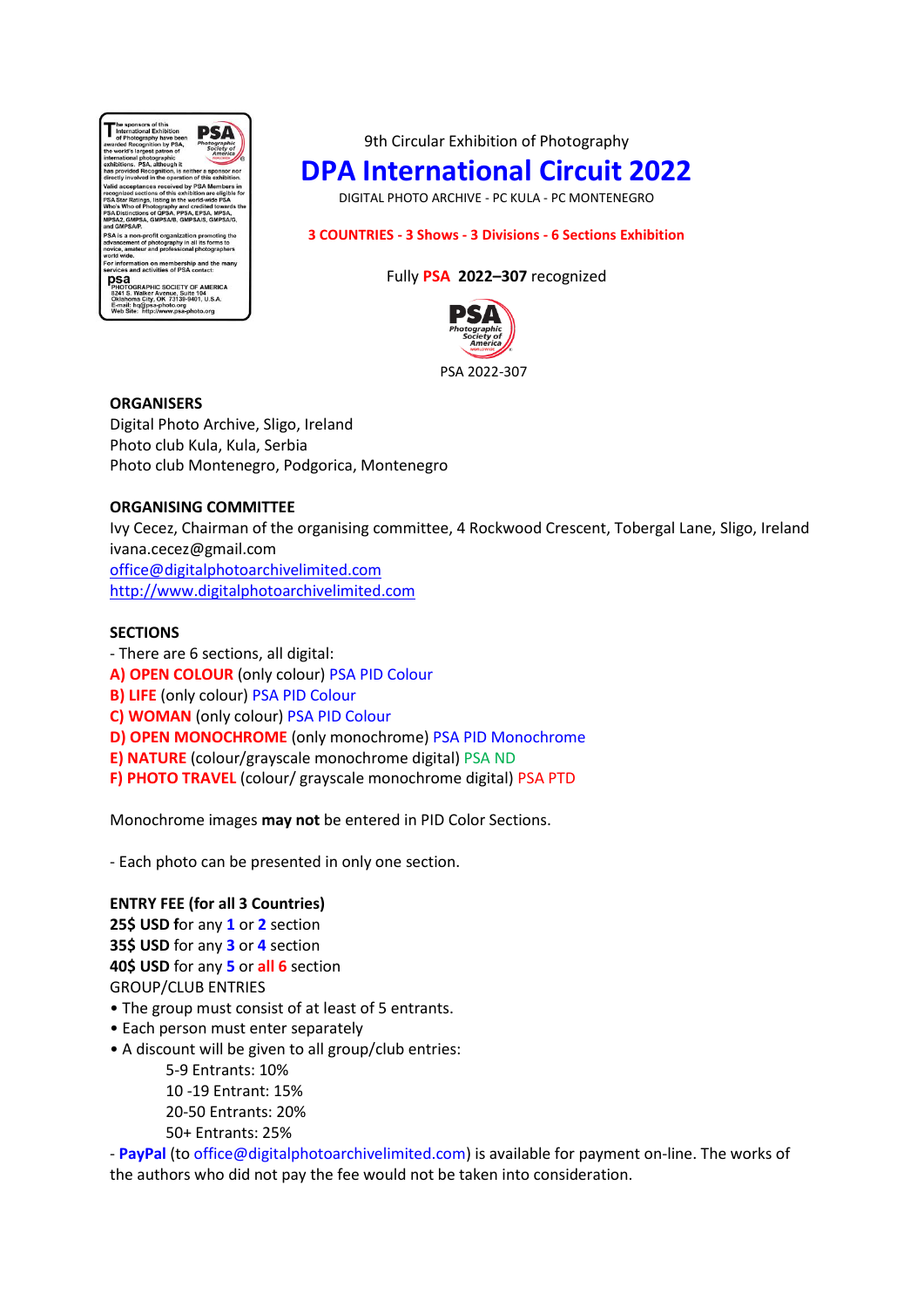## **CALENDAR**

#### **Closing date:** 20.06.2022.

Judging: 01.07. - 10.07.2022. Report cards: 20.07.2022. Gallery of all accepted images will be available on the website www.digitalphotoarchivelimited.com after 20.07.2022. On-line PDF Exhibition Catalogue: 20.09.2022. www.digitalphotoarchivelimited.com Sending of awards: 20.09.2022.

## **EMAILS SPAM BLOCKING:**

Confirmations of entry submittals and Report Cards will be sent to entrants Please be sure that this email address gets included in your "safe" email addresses to assure receipt of these emails instead of having them blocked by your security system. Also check your Junk E-Mail or Spam folder to see if your email software placed any messages from the exhibition there.

# **REPORT CARD NOTIFICATION**

All participants will receive report card notification via e-mail. The results of the exhibition will also be published on our website www.digitalphotoarchivelimited.com

#### **JURY MEMBERS:**

**Ireland all sections: William GLEESON,** ARPS, EFIAP, AIPF, PPSA, Ireland **David BUTLER,** MFIAP, MPSA, ARPS, Hon LCPU, England **Luc MAIRESSE,** MPSA, SPSA, EFIAP/B, Belgium

### **Serbia all sections:**

**Jing LI,** EPSA/FAPAS/FPVS/FAPU**,** China **Hadzi Miodrag MILADINOVIC**, EFIAP/b, MF FSS, Serbia **Steven STAVRI,** EPSA, AFIAP, A.CPE, A.APS, B.APU, ES.CPE, HON.CPE, Cyprus

#### **Montenegro all sections:**

**Dao Tien DAT,** EFIAP/D3, MPSA, ESVAPA, EVAPA, MEAPU/b, M.APS, R-ISF 5, FWIEP, FAPU, E.CPE, ES.CPE, Hon.FPI, Hon.FWPAI, Hon.FPSBP, Hon.PESGSPC, Hon.EPSM, Hon.CPE, Hon.SPAS, etc, Vietnam **Guo JING,** EFIAP, GPU CR-3, GPU, China **Mahendra Putra LIM,** EPSA, EFIAP/b, E.FPSI, A.FPSI\*\*\*, Indonesia

## **AWARDS ALTOGETHER 165 AWARDS!!!**

#### **Ireland**

**DPA Badge for the best Author**

**PSA** Gold medals in each section (6 altogether) **SALON** Gold, Silver, Bronze medals in each section (18 altogether) + 5 SALON honorable mention in each section (30 altogether).

#### **Serbia**

# **DPA Badge for the best Author**

**PSA** Gold medals in each section (6 altogether) **SALON** Gold, Silver, Bronze medals in each section (18 altogether) + 5 SALON honorable mention in each section (30 altogether).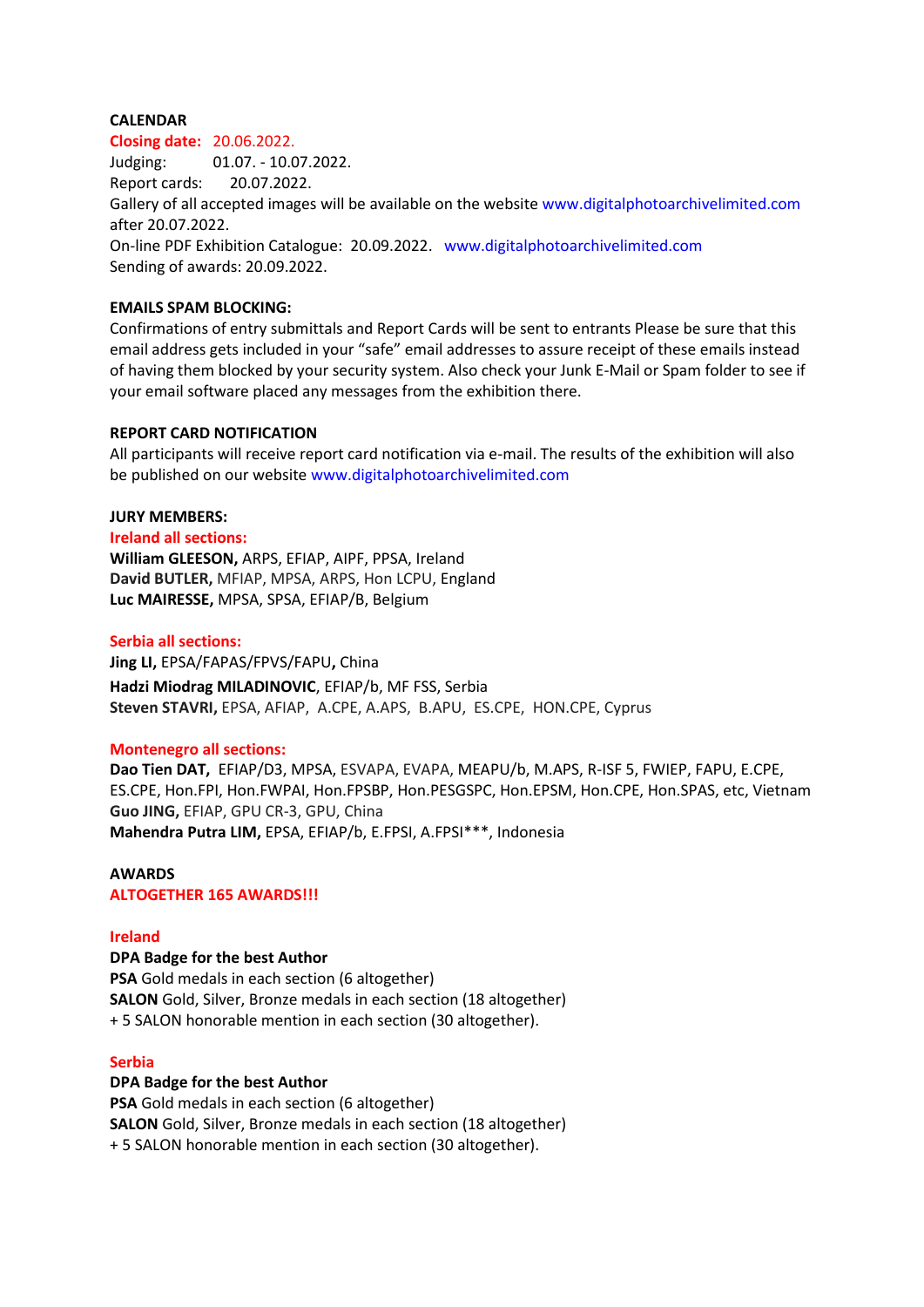### **Montenegro**

### **DPA Badge for the best Author**

**PSA** Gold medals in each section (6 altogether) **SALON** Gold, Silver, Bronze medals in each section (18 altogether) + 5 SALON honorable mention in each section (30 altogether).

- Each author can receive only one award in each section.

## **CATALOGUE**

On-line PDF Exhibition Catalogue.

# **EXHIBITION REQUIREMENTS**

**IMAGE AND ENTRY REQUIREMENTS** This exhibition is open to anyone; however, an entry may be rejected when the Sponsor or the Exhibition Organizers, in their reasonable discretion, believes the entry does not conform to exhibition rules and these Conditions of Entry. Membership in any photographic organization is not required.

**Sanctions**: Entries will not be accepted from any entrant who is currently sanctioned by PSA. Entry fees are not refundable in these circumstances

### **PSA Star Ratings**

To receive proper Star ratings credit from PSA, entrants must provide their names and country exactly the same in each exhibition. Aliases are not permitted. Please contact PSA in the event of name changes or relocating to another country. Using one's name differently in different exhibition exposes the entrant to the risk that many of their acceptances may not be recognized by PSA Star Ratings.

#### **Image Creation**

Entries must originate as photographs (image-captures of objects via light sensitivity) made by the entrant on photographic emulsion or acquired digitally.

#### **Certification**:

By virtue of submitting an image, the entrant certifies the work as his or her own. Images may not incorporate elements produced by anyone else (for example: clip art, images or art by others downloaded from the Internet). Aliases are not allowed.

# **Reproduction**

The entrant permits the sponsors to reproduce all or part of the entered material free of charge for publication and/or display in media related to the exhibition. This may include low resolution posting on a website. Note: Entrants who indicate that their images may not be reproduced or used "will not be eligible for awards" or inclusion in audio-visuals of the exhibition "and could be subject to disqualification" by the exhibition sponsors. The exhibition assumes no liability of any misuse of copyright

**Alteration and Computer Generation** Subject to Divisional restrictions (particularly Nature, Photo Travel, and Photojournalism) images may be altered, either electronically or otherwise, by the maker; adjustments to enhance images or creatively modify images are allowed providing the underlying photograph is retained in a way that is obvious to the viewer. Images may not be constructed entirely with a computer, and must be the sole work of the author

**Re-use of accepted images**: Any image that has been accepted in this exhibition, past or present, may not be entered again in the same Division Star Ratings Class any future instances of this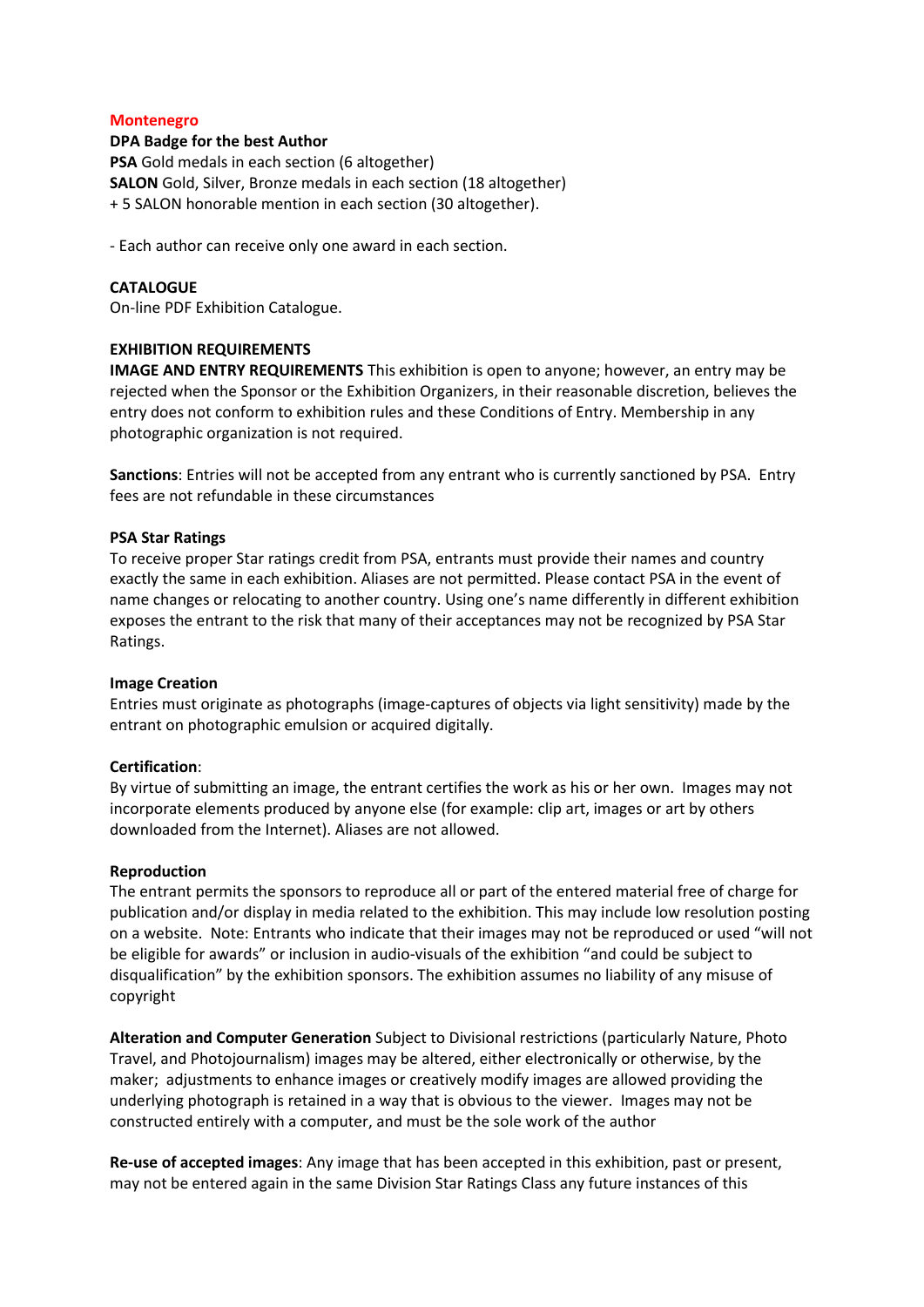exhibition. It may, of course, be entered in any other PSA recognised exhibitions but **must always have the same title**. **Re-titling in another language is not allowed.**

**Entry**: An Entry consists of, up to and including, four (4) images entered by a single entrant into the same Section. An entrant may only enter a specific Section once.

# **Titles**:

Each image must have a unique title **that is a description of the image**. That unique title must be used for entry of that image or of an identical Image into any and all PSA-Recognized exhibitions. Titles must be 35 characters or fewer. No titles may be visible to the judges, and nothing in the image may identify the maker. Titles may not include file extensions such as .jpg or .jpeg (or any other camera capture filenames such as IMG 471). Titles may not consist of personal identifiers possibly augmented by a number; or include words such as "untitled" or "no title". Titles may not consist solely of numbers unless those numbers are prominently contained within the image, such as a contestant number in a race.

# **Color and Monochrome:**

Color and Monochrome images from the same capture that share substantial pictorial content in common will be considered the same image and must be given the same title.

The Exhibition will be conducted in accordance with the rules of the PSA

An entrant's images will not be presented to the judges consecutively. An entrant's four images will be distributed throughout four rounds of judging in that section. Distribution of images will be in the same round order as submitted by the entrant.

# **ENTRY FORM**

Authors must fill out online entry form.

# **PHOTOGRAPHS**

# AUTHORS MUST FILL OUT ENTRY FORM AND SUBMIT PHOTOS ONLINE

- Photos must be in JPG file format, Max. image width (horizontal) is 1920 pix. Max. image height (vertical) is 1080 pix. in 300 dpi. compression 7-12, max 2Mb.

# **JUDGING METHOD**

Remote judging of images will be with calibrated computer monitors (minimum 19 inches) or high definition TV screens at 100% of the submitted pixel size (1920x1080 pix).

Equipment will not resize any submitted images or change the aspect ratio of the original image to "Fit to screen" or to "Fill screen" by monitors or HDTV equipment.

All information, including image file names, provided to the judges for remote judging must retain complete anonymity of the entrants and not provide the judges with any means of determining any entrant's personal details, such as name, email address, or country.

The target acceptance rate will be between **29%** and **35%** in each section.

# **DATA PROTECTION**

By entering this exhibition, you are explicitly consenting to the personal details you have supplied, including email addresses, being held, processed and used by the exhibition organizers for purposes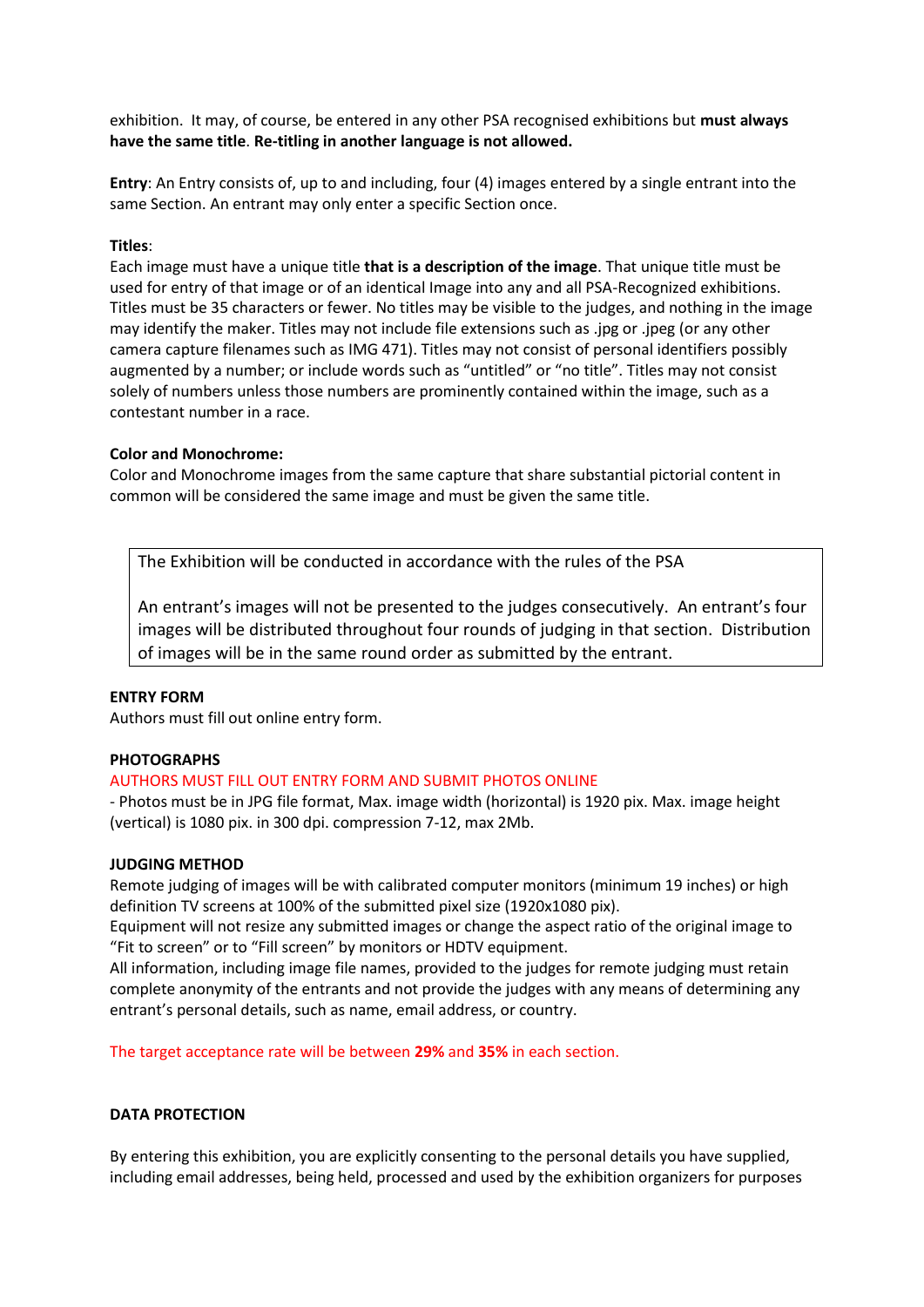associated with this exhibition. You also explicitly consent to such information being sent to organizations which have accorded official recognition, patronage or accreditation to this exhibition. You acknowledge and accept that entering this exhibition means that the status and results of your entry may be made public.

Your email address and contact information will not be made public.

# **SUBJECT MATTER AND SECTION DEFINITIONS**

# **Statement on Subject Matter applicable to all sections**

The fundamental rule that must be observed at all times and **applies to all sections** offered in exhibitions with FIAP patronage or PSA recognition is that **the welfare of living creatures is more important than any photograph**. This means that practices such as baiting of subjects with a living creature and removal of birds from nests, for the purpose of obtaining a photograph, are highly unethical, and such photographs are not allowed in any exhibition with FIAP patronage or PSA recognition. Under no circumstances may a living creature be placed in a situation where it will be killed, injured or stressed for the purpose of obtaining a photograph. This rule applies regardless of whether or not the creature being killed, injured or stressed is visible in the captured image.

There are also concerns about the use of aerial photography, drones, helicopters, low flying aircraft. These should not cause any interference with other individuals or animals which causes a disturbance in their normal activity or disrupt the way any individuals or animals interact with their environment.

Entry in this exhibition is conditional on accepting these policies. The content of images must comply with these General Conditions and with the Division and Section definitions listed in these conditions. Images that - in the sole opinion of the judges or the Exhibition Organizers - do not comply, will be disqualified so the entrant may be aware of the problem when considering entry into other exhibitions with FIAP patronage/PSA recognition.

Further details on the PSA's drone policy may be found at [https://psa-photo.org/index.php?psa](https://psa-photo.org/index.php?psa-policies%23drone)[policies#drone](https://psa-photo.org/index.php?psa-policies%23drone)

# **PSA Monochrome Definition**

An image is considered to be Monochrome only if it gives the impression of having no color (i.e. contains only shades of grey which can include pure black and pure white) OR it gives the impression of being a greyscale image that has been toned in one color across the entire image. (For example by Sepia, red, gold, etc.) A greyscale or multi-colored image modified or giving the impression of having been modified by partial toning, multi-toning or by the inclusion of spot coloring does not meet the definition of monochrome and shall be classified as a Color Work.

**Greyscale Monochrome** images may be entered for Nature and Photo Travel but toned images are not permitted for these sections.

# Monochrome images **may not** be entered in PID Color Sections.

# **PSA/FIAP Nature Definition**

Nature photography records all branches of natural history except anthropology and archaeology. This includes all aspects of the physical world, both animate and inanimate, that have not been made or modified by humans.

Nature images must convey the truth of the scene that was photographed. A well-informed person should be able to identify the subject of the image and be satisfied that it has been presented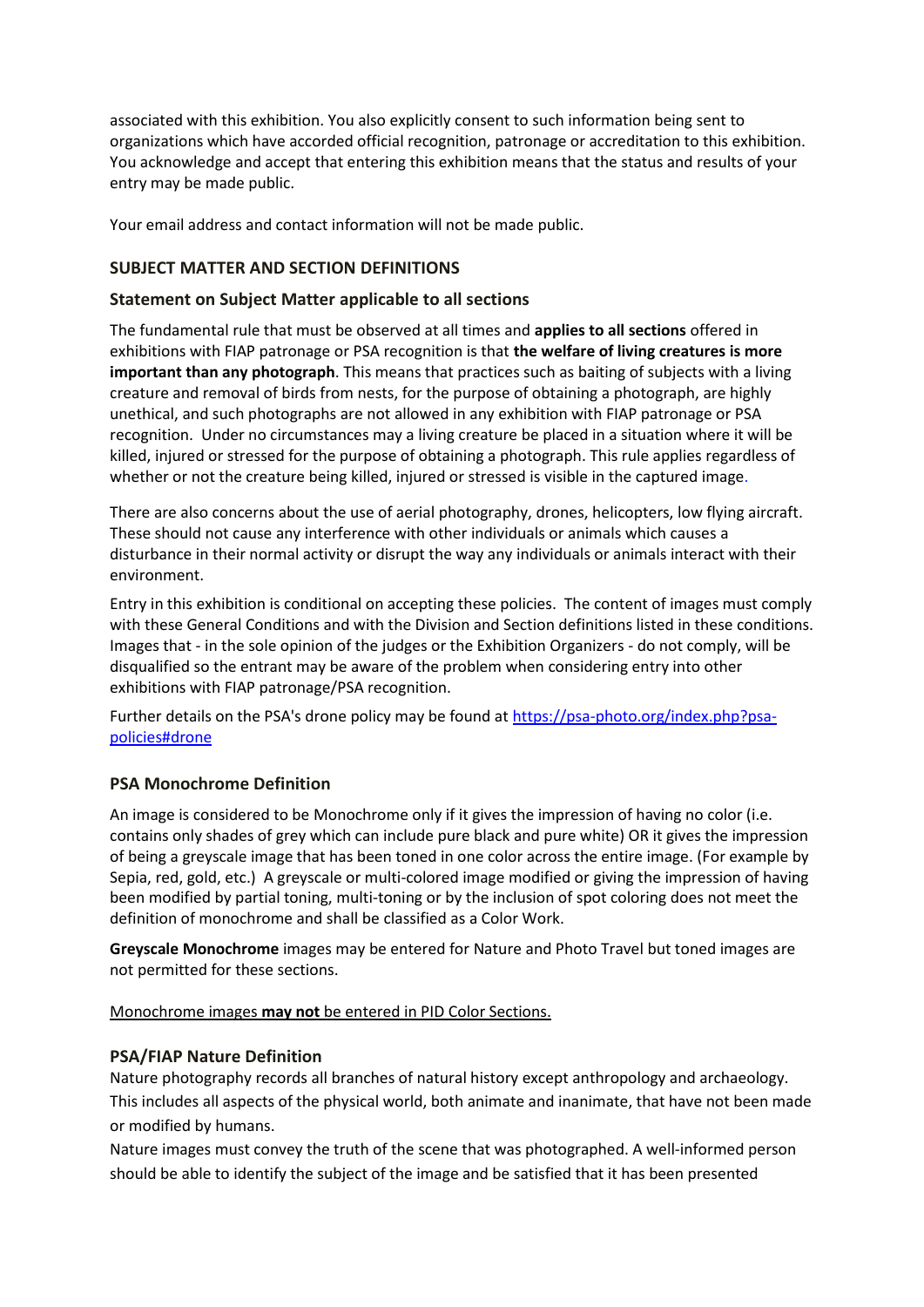honestly and that no unethical practices have been used to control the subject or capture the image. Images that directly or indirectly show any human activity that threatens the life or welfare of a living organism are not allowed.

The most important part of a Nature image is the nature story it tells. High technical standards are expected and the image must look natural. Adding a vignette or blurring the background during processing is not allowed.

Objects created by humans, and evidence of human activity, are allowed in Nature images only when they are a necessary part of the Nature story.

Photographs of human-created hybrid plants, cultivated plants, feral animals, domesticated animals, human-created hybrid animals and mounted or preserved zoological specimens are not allowed. Images taken with subjects under controlled conditions, such as zoos, are allowed.

Controlling live subjects by chilling, anaesthetic or any other method of restricting natural movement for the purpose of a photograph is not allowed.

No modification that changes the truth of a Nature image is allowed. Images may be cropped but no other technique that removes, adds or moves any part of the image is allowed.

Techniques that remove elements added by the camera, such as dust spots, digital noise and lens flare are allowed.

Complete conversion of colour images to greyscale monochrome is allowed. Partial conversion, toning and infrared captures or conversions are not allowed.

Images of the same subject that are combined in-camera or with software by focus stacking or exposure blending are allowed. Multiple images with overlapping fields of view that are taken consecutively and combined in-camera or with software (image stitching) are allowed. *Attention is drawn to the PSA Statement on Subject Matter which applies to all sections*

# *Borders*

For the purpose of this exhibition any border added to a Nature digital file must be a single border of white or grey, no greater than 3 -5 pixels in width.

# **PSA Photo Travel Definition**

A Photo Travel image expresses the characteristic features or culture of a land as they are found naturally. There are no geographical limitations. Images from events or activities arranged specifically for photography, or of subjects directed or hired for photography are not permitted**.** Close up pictures of people or objects must include features that provide information about the location.

Techniques that add, relocate, replace or remove any element of the original image, except by cropping, are not permitted. The only allowable adjustments are removal of dust or digital noise, restoration of the appearance of the original scene, and complete conversion to greyscale monochrome. Other derivations, including infrared, are not permitted. All images must look natural.

# *Attention is drawn to the PSA Statement on Subject Matter which applies to all sections*

# *Vignettes and Borders*

For the purpose of this exhibition vignettes are not allowed in Photo Travel Digital images. Any border added must be a single border of white or grey, no greater than 3 -5 pixels in width.